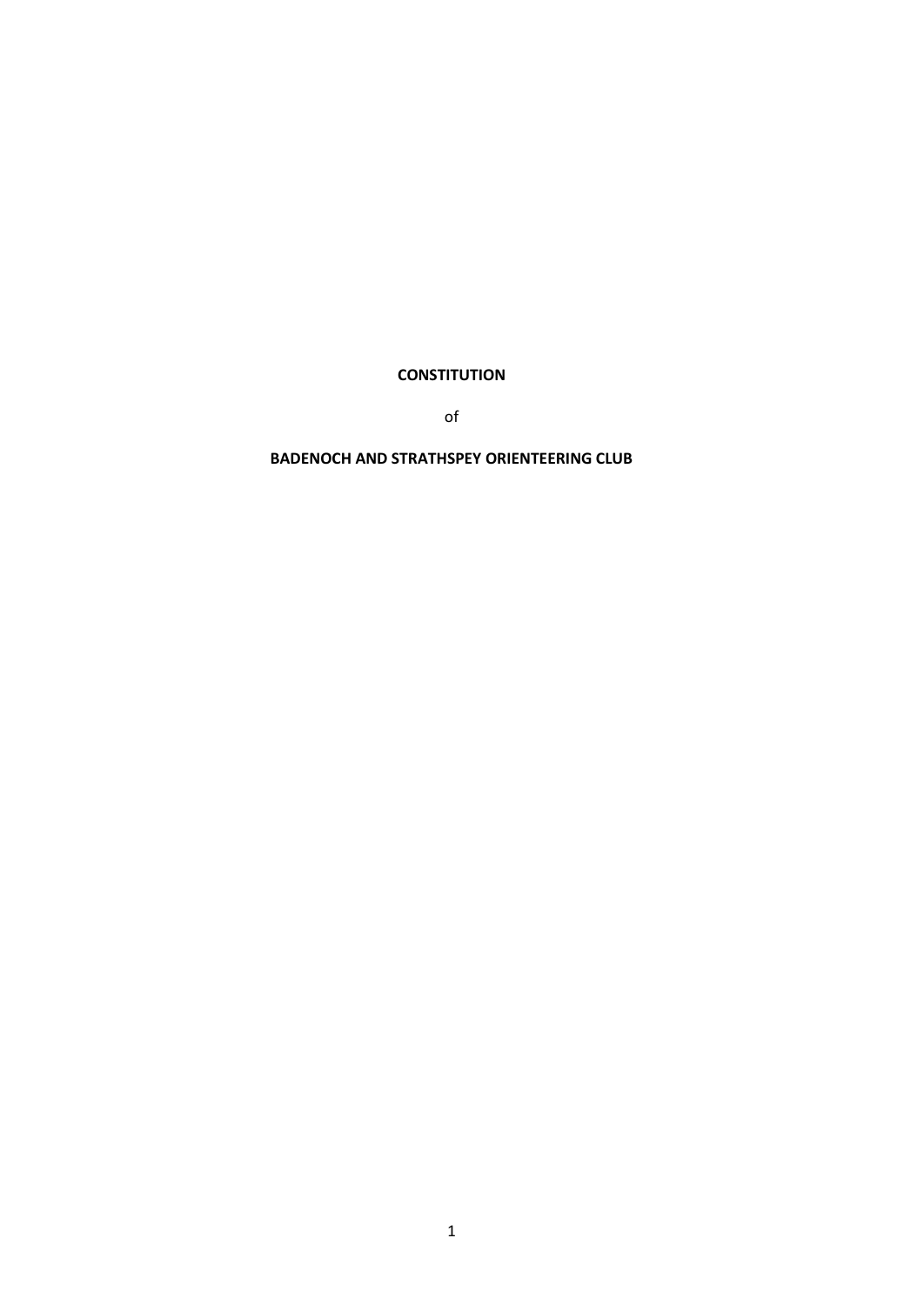# **CONSTITUTION**

# **of**

# **BADENOCH AND STRATHSPEY ORIENTEERING CLUB**

| <b>CONTENTS</b>                                          |                                                                                                                                                                             |                   |
|----------------------------------------------------------|-----------------------------------------------------------------------------------------------------------------------------------------------------------------------------|-------------------|
| <b>GENERAL</b>                                           | type of organisation, Scottish principal office,<br>name, purposes, powers, liability, general<br>structure                                                                 | clauses 1 - 11    |
| <b>MEMBERS</b>                                           | categories of membership, application,<br>subscription, register of members, withdrawal,<br>transfer, expulsion, termination                                                | clauses 12 - 34   |
| <b>DECISION-MAKING BY THE</b><br><b>MEMBERS</b>          | members' meetings, power to request<br>members' meeting, notice, procedure at<br>members' meetings, voting at members'<br>meetings, written resolutions, minutes            | clauses 35 - 60   |
| <b>BOARD (CHARITY TRUSTEES)</b>                          | composition of the board, eligibility, election/<br>retiral/re-election, termination of office,<br>register of charity trustees, powers, general<br>duties, code of conduct | clauses 61 - 88   |
| <b>DECISION-MAKING BY THE</b><br><b>CHARITY TRUSTEES</b> | notice, procedure at board meetings, minutes                                                                                                                                | clauses 89 - 103  |
| <b>ADMINISTRATION</b>                                    | sub-committees, operation of accounts,<br>accounting records and annual accounts                                                                                            | clauses 104 - 114 |
| <b>MISCELLANEOUS</b>                                     | winding up, alterations to the constitution,<br>interpretation                                                                                                              | clauses 115 - 120 |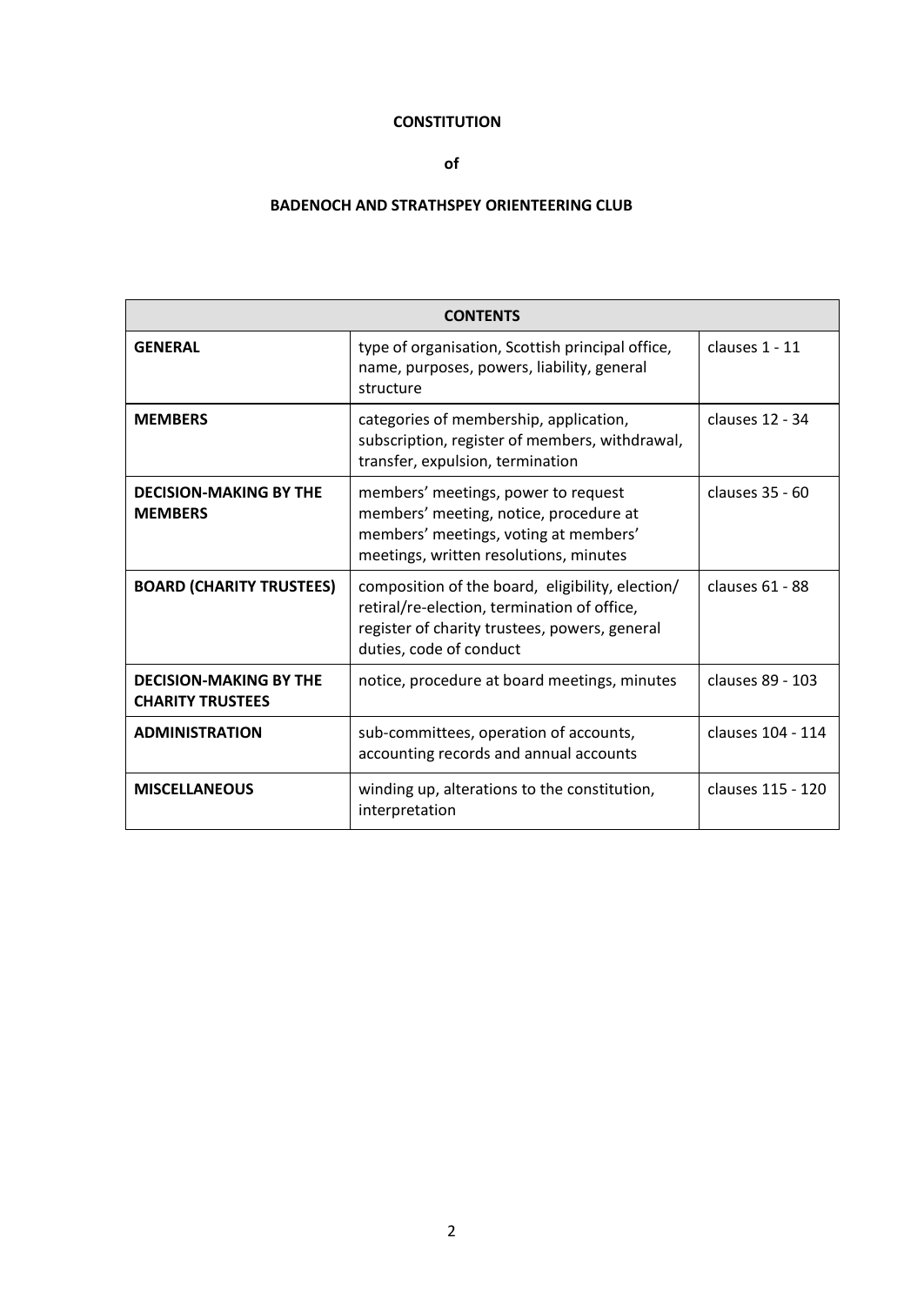# **GENERAL**

# **Type of organisation**

1 The organisation will, upon registration, be a Scottish Charitable Incorporated Organisation (SCIO).

# **Scottish principal office**

2 The principal office of the SCIO will be in Scotland (and must remain in Scotland).

# **Name**

3 The name of the SCIO is "Badenoch & Strathspey Orienteering Club" (BASOC). The club also incorporates the, now defunct, Lochaber Orienteering Club.

# **Purposes**

- 4 The SCIO's purpose is to foster, encourage, promote and develop public participation in the sport of orienteering (in all its forms and at all levels of ability), particularly among local communities, including encouraging the growth of public participation in recreational orienteering and developing the provision of orienteering facilities and activities in these communities, and specifically:
	- 4.1 to promote the sport of orienteering for the long-term sustainability of the club;
	- 4.2 to be a responsible, active, friendly and competitive club;
	- 4.3 to provide regular orienteering opportunities at all levels; and
	- 4.4 to develop pathways to support members to reach their potential.

# **Affiliation**

5 The SCIO will be affiliated to the British Orienteering Federation and the Scottish Orienteering Association (Scottish charity number: SC043563).

# **Powers**

- 6 The SCIO has power to do anything which is calculated to further its purposes or is conducive or incidental to doing so.
- 7 No part of the income or property of the SCIO may be paid or transferred (directly or indirectly) to the members - either in the course of the SCIO's existence or on dissolution.

# **Liability of members**

8 The members of the SCIO have no liability to pay any sums to help to meet the debts (or other liabilities) of the SCIO if it is wound up; accordingly, if the SCIO is unable to meet its debts, the members will not be held responsible.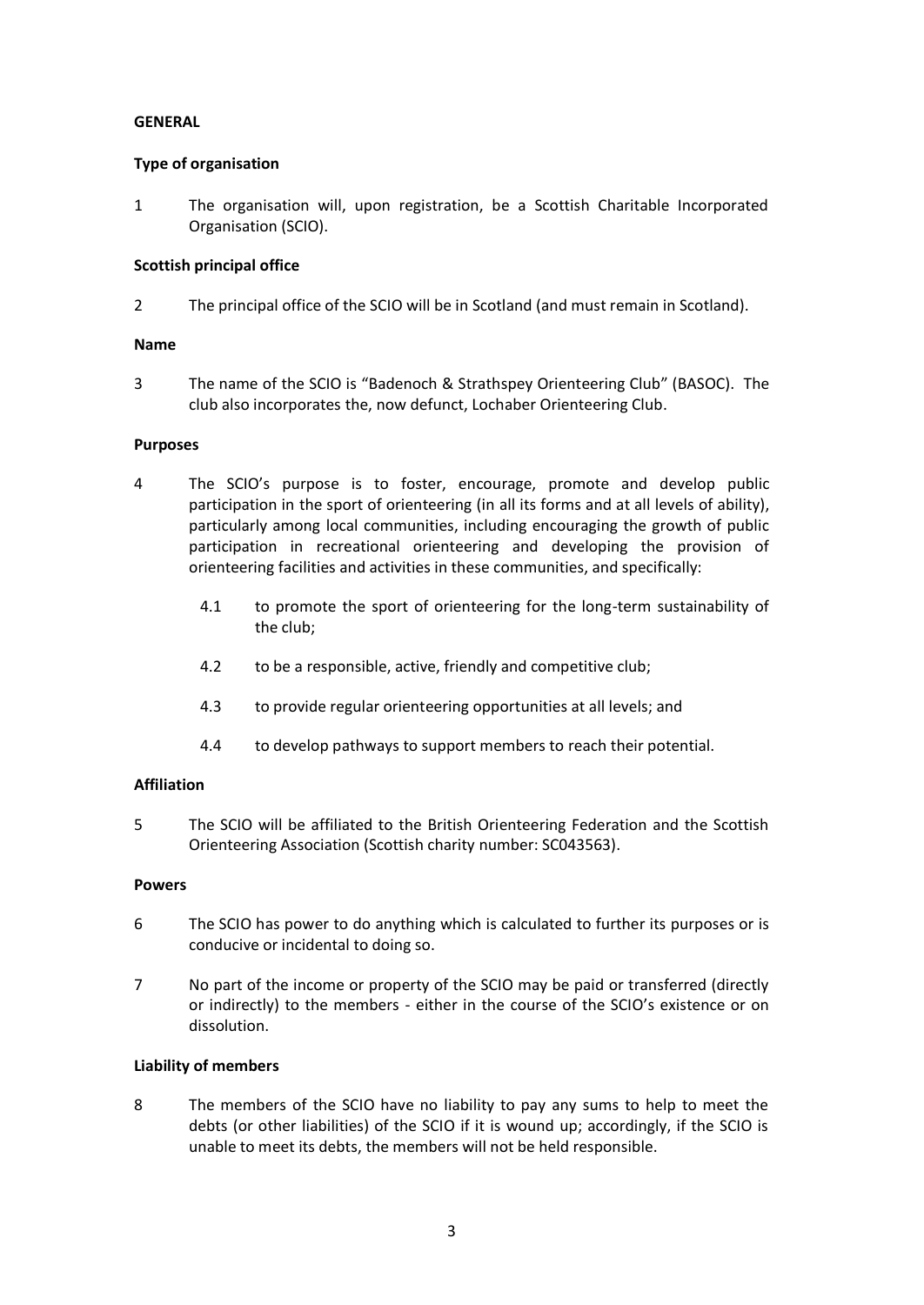9 The members and charity trustees have certain legal duties under the Charities and Trustee Investment (Scotland) Act 2005; and clause 8 does not exclude (or limit) any personal liabilities they might incur if they are in breach of those duties or in breach of other legal obligations or duties that apply to them personally.

### **General structure**

- 10 The structure of the SCIO consists of:
	- 10.1 the MEMBERS who have the right to attend members' meetings (including any annual general meeting) and have important powers under the constitution; in particular, the members with voting rights appoint people to serve on the board and take decisions on changes to the constitution itself;
	- 10.2 the BOARD, also known as the COMMITTEE who hold regular meetings, and generally control the activities of the SCIO; for example, the board is responsible for monitoring and controlling the financial position of the SCIO.
- 11 The people serving on the board are referred to in this constitution as CHARITY TRUSTEES.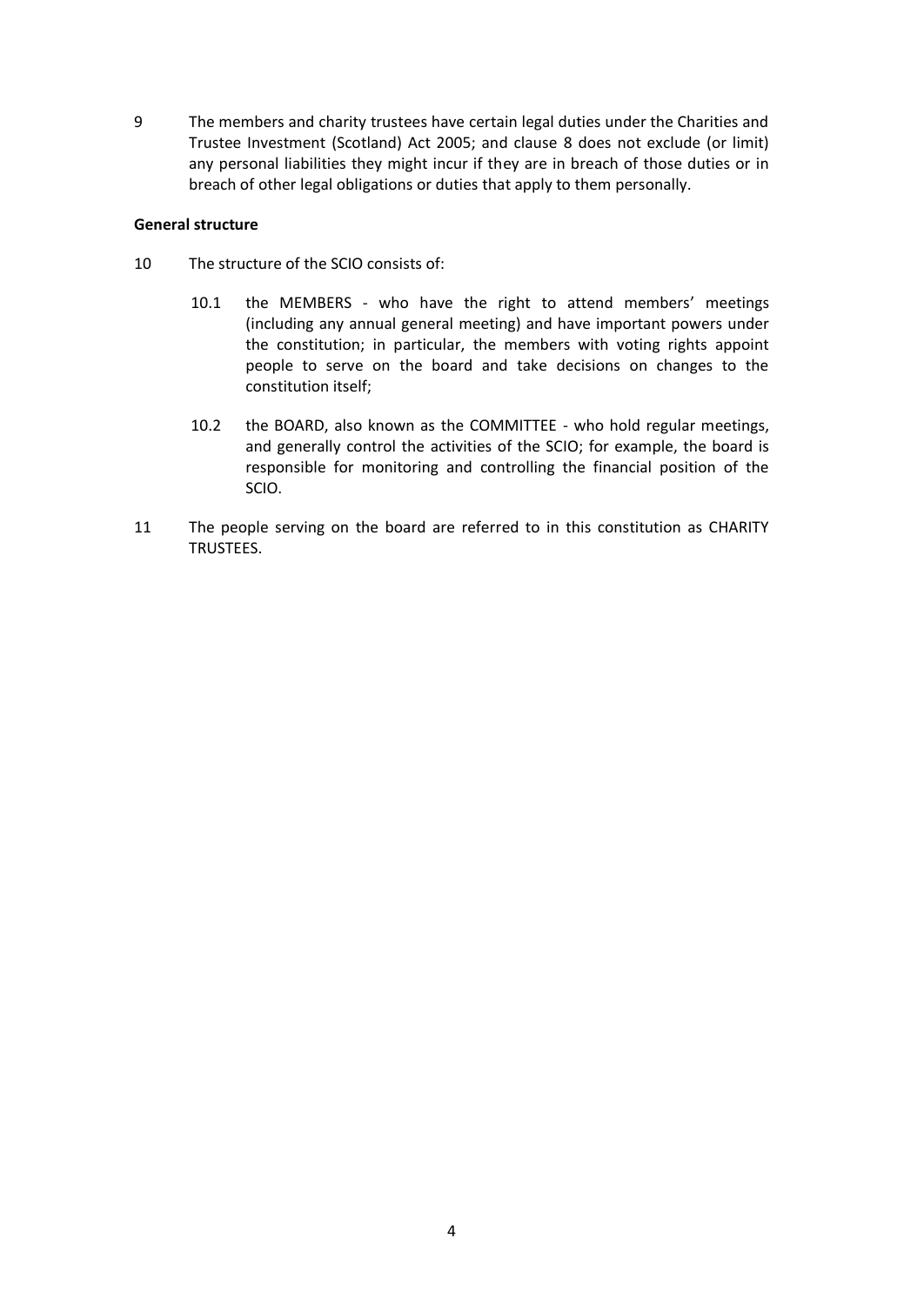### **MEMBERS**

### **Categories of membership**

- <span id="page-4-0"></span>12 The following membership categories shall apply:
	- 12.1 Senior Members: Senior membership shall be available to persons who are aged 21 or older on 31 December of the membership year (as defined in clause 22);
	- 12.2 Junior Members: Junior membership shall be available to persons who are aged 20 or younger on 31 December of the membership year (as defined in clause 22);
	- 12.3 Second Club Members: Second club membership shall be open to individuals whose primary membership is with another club and who wish to be a member of the SCIO.
- 13 Employees of the SCIO are not eligible for membership, unless the board resolves otherwise, for example in relation to a development officer.
- 14 The minimum number of Members is 8 (eight) Voting Members.

### **Application for membership**

- 15 Membership of the club shall be open to all persons irrespective of ethnicity, nationality, sexual orientation, religion or beliefs; or of age, sex, or disability.
- 16 Any person who wishes to become a Senior Member, a Junior Member, or a Second Club Member must sign a written application for membership and submit it to the SCIO, unless they are under 16 years of age at the time of the application for membership, in which case the written application must be signed by the applicant's parent/guardian/carer.
- 17 An application for membership must be accompanied by a remittance to meet the annual membership subscription applicable to the category of membership for which the applicant is applying.
- 18 All applications for membership (with the remittance required under clause 17) received by the SCIO will be considered by the membership secretary, or alternatively (where deemed appropriate by the membership secretary) by the board at its next board meeting.
- 19 The board may, at its discretion, refuse to admit any person to membership.
- 20 The board must notify each applicant promptly (in writing or by e-mail) of its decision on whether or not to admit him/her/them to membership; if the decision was to refuse admission, the board shall return to the applicant the remittance lodged by him/her/them under clause 17.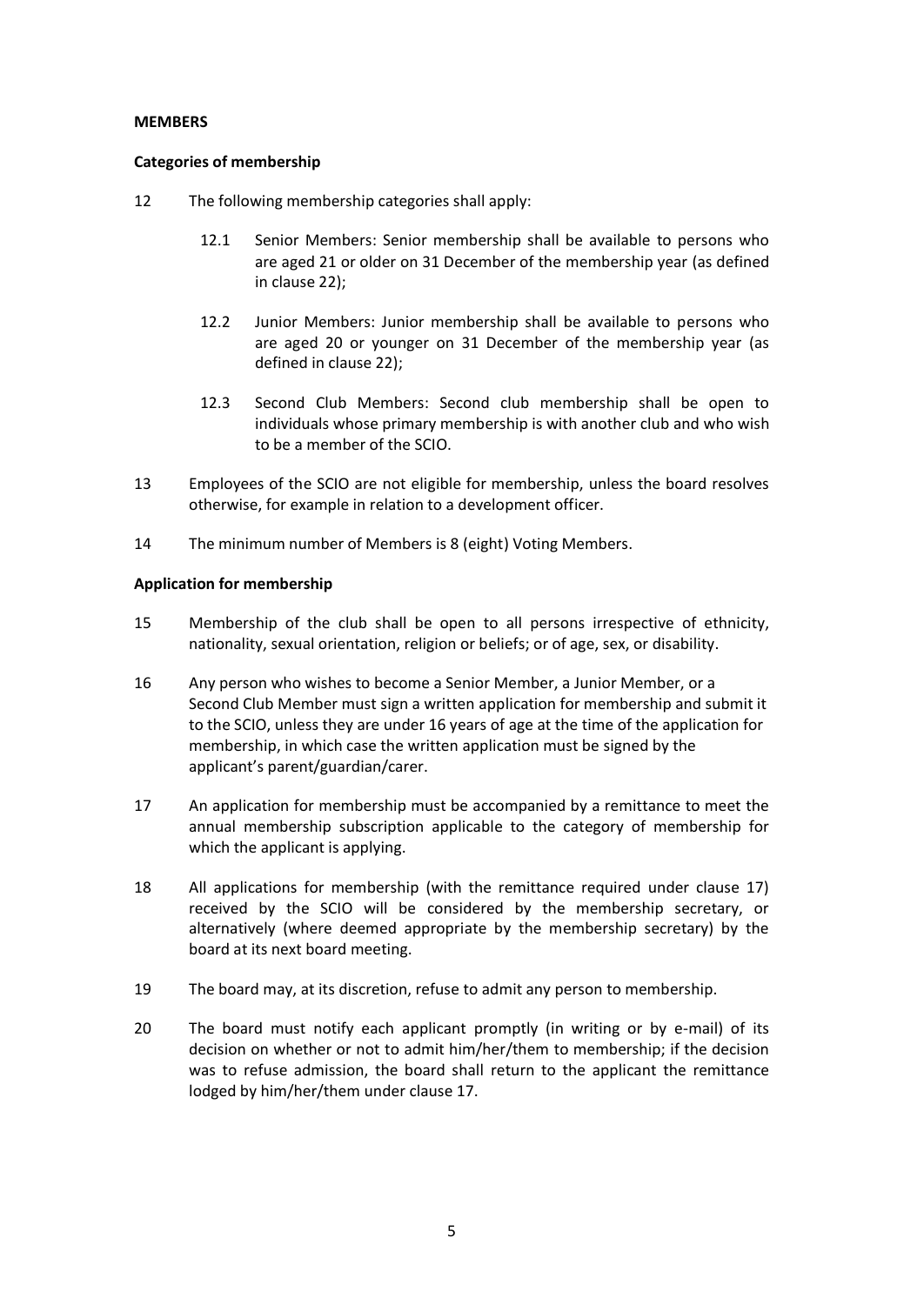### **Membership subscription**

- 21 All members shall require to pay an annual membership subscription.
- 22 The annual membership subscriptions shall be payable on or before 1 January in each year; and the "membership year", for the purposes of this constitution, will be taken to run from 1 January to 31 December in a given calendar year.
- 23 The amount of the annual membership subscription applicable to each category of membership shall be as follows:
	- 23.1 during the period until the first annual general meeting (**"AGM"**) of the SCIO, the amount of the annual membership subscription applicable to each category of membership shall correspond with the amount payable in respect of that category of membership under the constitution of the unincorporated association whose assets and undertaking were transferred to the SCIO;
	- 23.2 from and after the first AGM of the SCIO, the amount of the annual membership subscription applicable to each category of membership during a given membership year shall (subject to clause 24) be determined by a resolution passed by majority vote at the AGM which immediately precedes the start of that membership year.
- 24 With reference to paragraph 23.2, if no resolution setting the amount of the membership subscription applicable to each category of membership is proposed at any AGM, the amount of the membership subscription applicable to that category of membership which applies immediately prior to that AGM shall continue to apply, unless and until a resolution of this nature is passed at a subsequent AGM.
- 25 If the membership subscription payable by any member remains outstanding as at 31 March in the relevant membership year, he/she/they will automatically cease to be a member.
- 26 New members joining for the first time on or after 1 November shall be deemed to be members for the whole of the following year.
- 27 A person who ceases (for whatever reason) to be a member shall not be entitled to any refund of the membership subscription.

# **Register of members**

- 28 The board must keep a register of members, setting out
	- 28.1 for each current member:
		- 28.1.1 his/her/their full name and address;
		- 28.1.2 the date on which he/she/they was/were registered as a member of the SCIO;
		- 28.1.3 the category of membership into which he/she/they fall/s;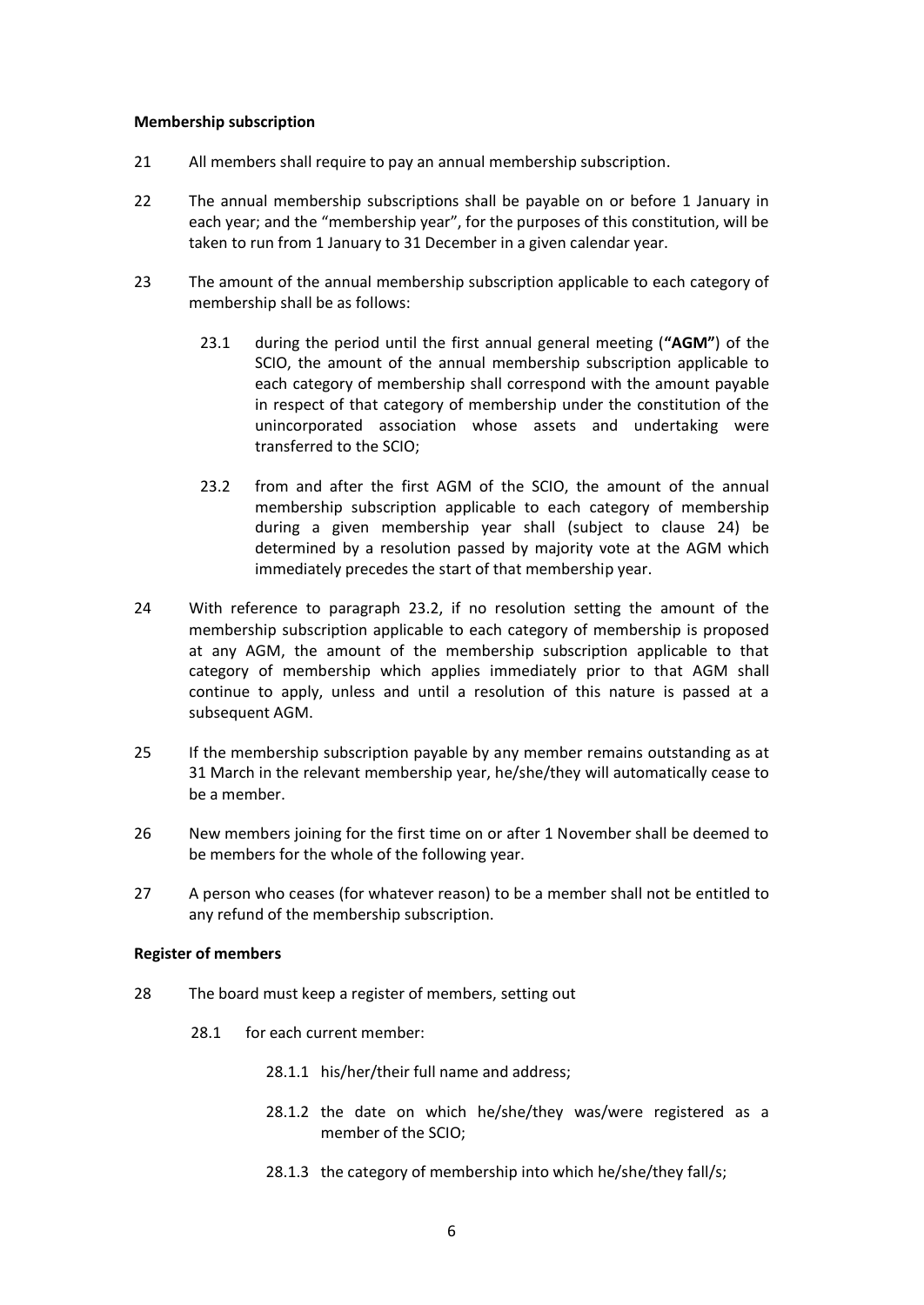28.2 for each former member - for at least six years from the date on which he/she/they ceased to be a member:

28.2.1 his/her/their name; and

- 28.2.2 the date on which he/she/they ceased to be a member.
- 29 The board must ensure that the register of members is updated within 28 days of any change:
	- 29.1 which arises from a resolution of the board or a resolution passed by the members of the SCIO; or
	- 29.2 which is notified to the SCIO.
- 30 If a member or charity trustee of the SCIO requests a copy of the register of members, the board must ensure that a copy of the current information (but not any historic information) is supplied to him/her/them within 28 days, providing the request is reasonable in the opinion of the board; if the request is made by a member (rather than by a charity trustee), the board shall provide a copy which has the names only and does not include contact details. Separately, in accordance with any agreed policy of the SCIO from time to time, members' contact details may be made available on request by a member (current but not any historic information), in accordance with relevant data protection requirements, where any charity trustee is satisfied that there is a legitimate requirement for such information in connection with the activities of the SCIO, unless a member has notified the SCIO in advance that their details are not to be made available in this manner.

### **Withdrawal from membership**

31 Any person who wants to withdraw from membership must give a written notice of withdrawal to the SCIO, signed by him/her/them; he/she/they will cease to be a member as from the time when the notice is received by the SCIO.

# **Transfer of membership**

32 Membership of the SCIO may not be transferred by a member.

# **Expulsion from membership**

- 33 Any person may be expelled from membership by way of a resolution passed by not less than two thirds of those present and voting at a members' meeting, providing the following procedures have been observed:
	- 33.1 at least 21 days' notice of the intention to propose the resolution must be given to the member concerned, specifying the grounds for the proposed expulsion;
	- 33.2 the member concerned will be entitled to be heard on the resolution at the members' meeting at which the resolution is proposed.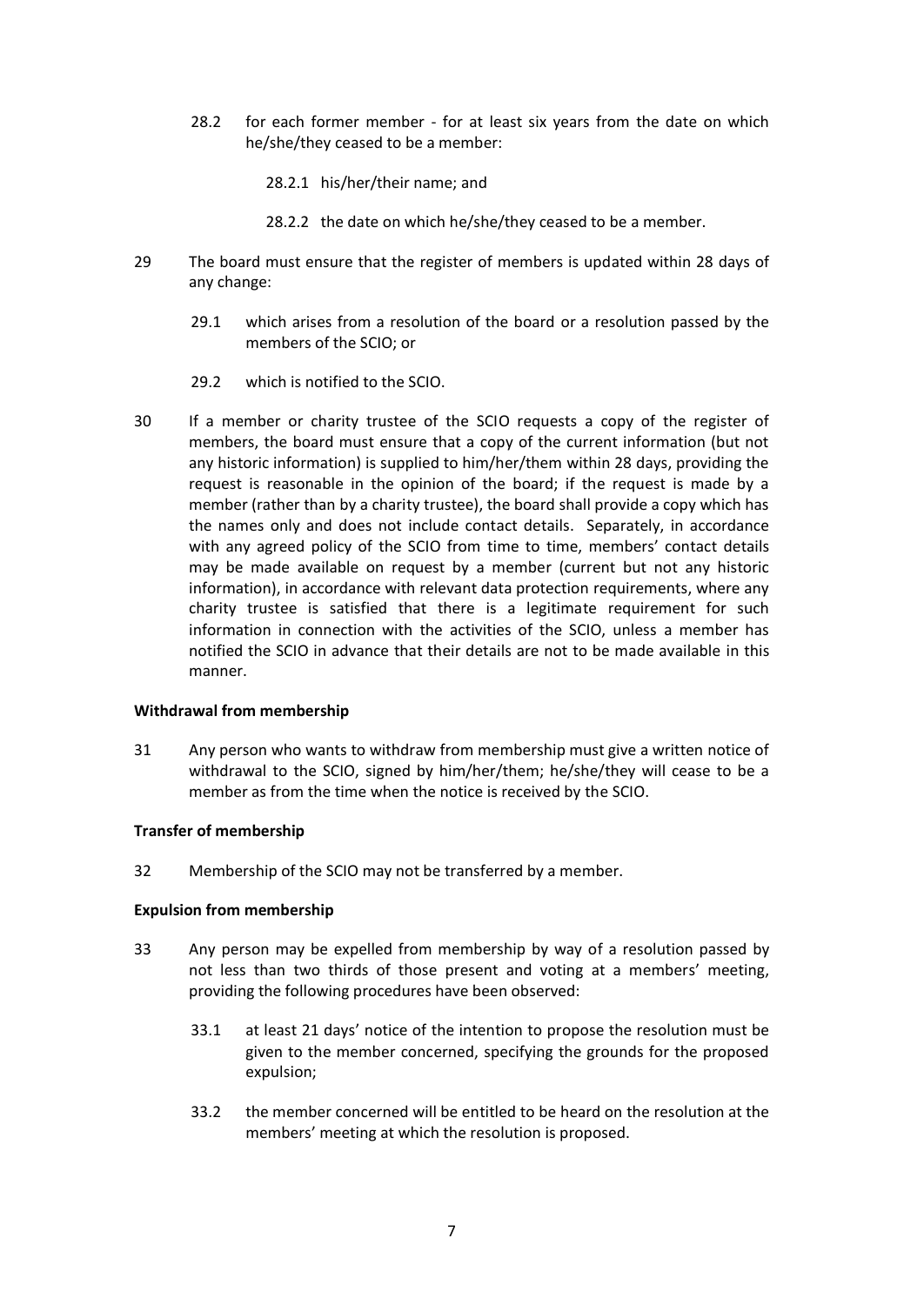# **Termination**

Membership of the SCIO will terminate on death.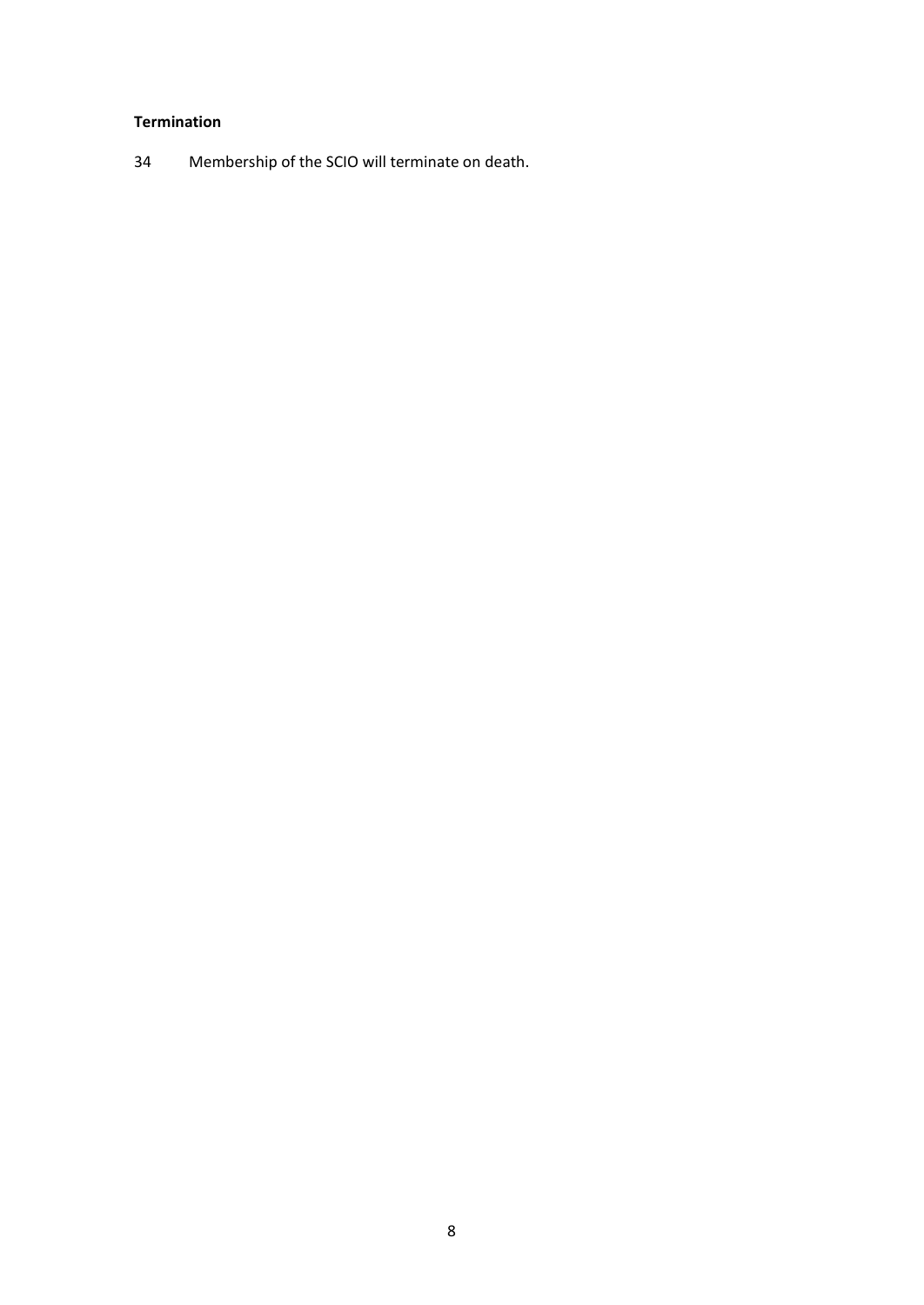### **DECISION-MAKING BY THE MEMBERS**

### **Members' meetings**

- 35 The board must arrange a meeting of members (an annual general meeting or **"AGM"**) in each calendar year, within four months following the end of the SCIO's accounting year. The accounting year shall end on 30 September in each year.
- 36 The business of each AGM must include:
	- 36.1 approval of the minutes of the previous AGM;
	- 36.2 receiving a report from the Chair;
	- 36.3 receiving a report from the Treasurer;
	- 36.4 consideration of the annual accounts of the SCIO;
	- 36.5 electing/re-electing the charity trustees.
- 37 The board may arrange a special members' meeting at any time.

### **Power to request the board to arrange a special members' meeting**

- 38 The board must arrange a special members' meeting if they are requested to do so by a notice (which may take the form of two or more documents in the same terms, each signed by one or more members) by at least 5 members eligible to vote, providing:
	- 38.1 the notice states the purposes for which the meeting is to be held; and
	- 38.2 those purposes are not inconsistent with the terms of this constitution, the Charities and Trustee Investment (Scotland) Act 2005 or any other statutory provision.
- 39 If the board receive a notice under clause 38, the date for the meeting which they arrange in accordance with the notice must not be later than 28 days from the date on which they received the notice.

### **Notice of members' meetings**

- 40 At least 14 clear days' notice must be given of any AGM or any special members' meeting.
- 41 The notice calling a members' meeting must specify in general terms what business is to be dealt with at the meeting; and
	- 41.1 in the case of a resolution to alter the constitution, must set out the exact terms of the proposed alteration(s); or
	- 41.2 in the case of any other resolution falling within clause 53 (requirement for two-thirds majority) must set out the exact terms of the resolution.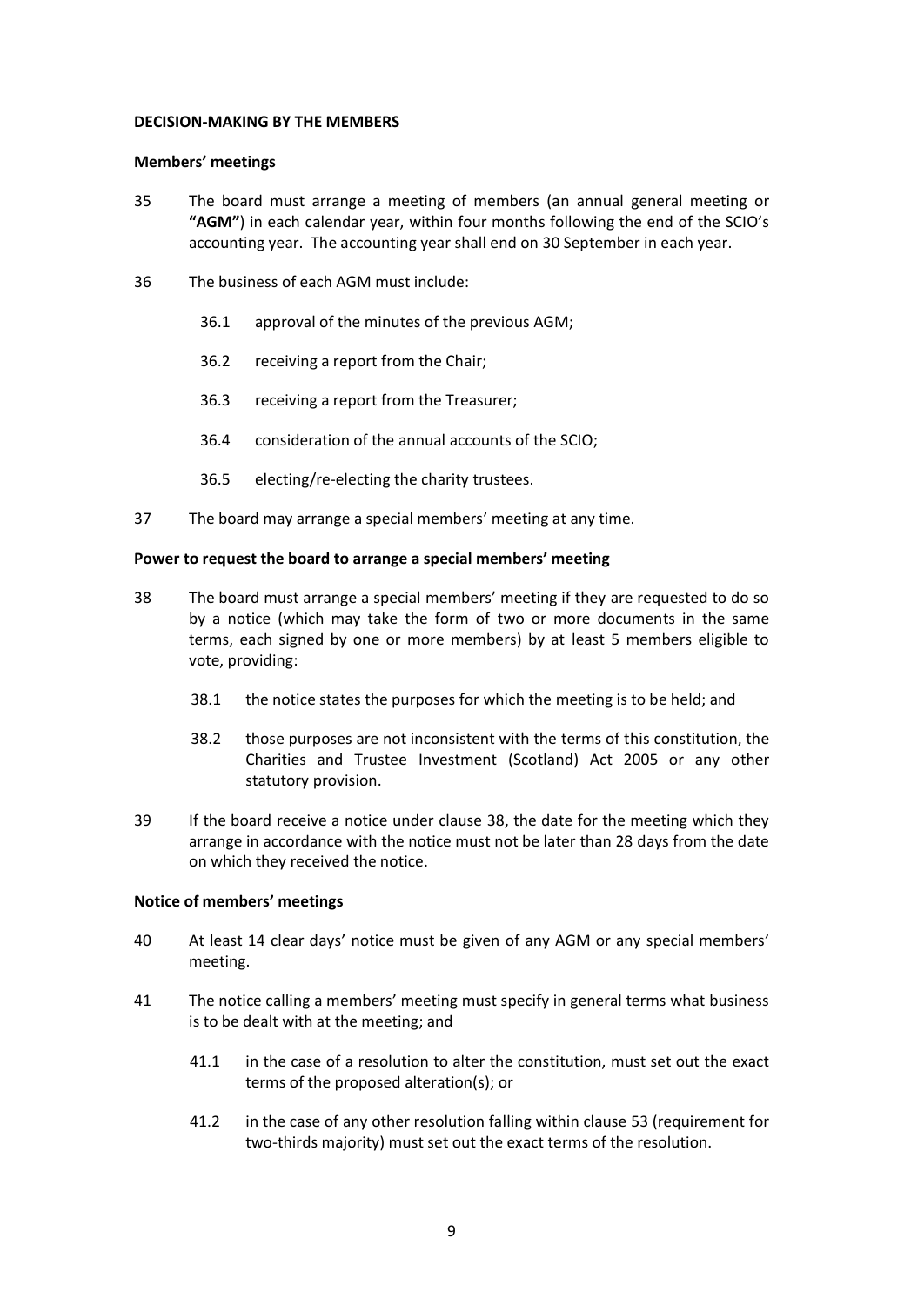- 42 The reference to "clear days" in clause 40 shall be taken to mean that, in calculating the period of notice,
	- 42.1 the day after the notices are posted (or sent by e-mail) should be excluded; and
	- 42.2 the day of the meeting itself should also be excluded.
- 43 Notice of every members' meeting must be given to all the members of the SCIO, and to all the charity trustees; but the accidental omission to give notice to one or more members will not invalidate the proceedings at the meeting.
- 44 Any notice which requires to be given to a member under this constitution must be:
	- 44.1 sent by post to the member, at the address last notified by him/her/them to the SCIO; or
	- 44.2 sent by e-mail to the member, at the e-mail address last notified by him/her/them to the SCIO.

# **Procedure at members' meetings**

- 45 No valid decisions can be taken at any members' meeting unless a quorum is present.
- 46 The quorum for a members' meeting is 8 members who are entitled to vote at members' meetings, present in person.
- 47 For all/any of the Members wishing to attend, the Chair may elect (subject to clause 40, clear days' notice) to conduct the Meeting via conference telephone, video conferencing facility, or similar communications equipment whereby all the Voting Members can hear each other; a voting member participating in a meeting in this manner shall be deemed to be present in person.
- 48 If a quorum is not present within 30 minutes after the time at which a members' meeting was due to start - or if a quorum ceases to be present during a members' meeting - the meeting cannot proceed; and fresh notices of meeting will require to be sent out, to deal with the business (or remaining business) which was intended to be conducted.
- 49 The Chair should act as chairperson of each members' meeting.
- 50 If the Chair is not present within 15 minutes after the time at which the meeting was due to start (or is not willing to act as chairperson), the charity trustees present at the meeting must elect (from among themselves) the person who will act as chairperson of that meeting.

# **Voting at members' meetings**

- 51 The following rules shall apply regarding voting rights:
	- 51.1 a Senior Member shall have one vote;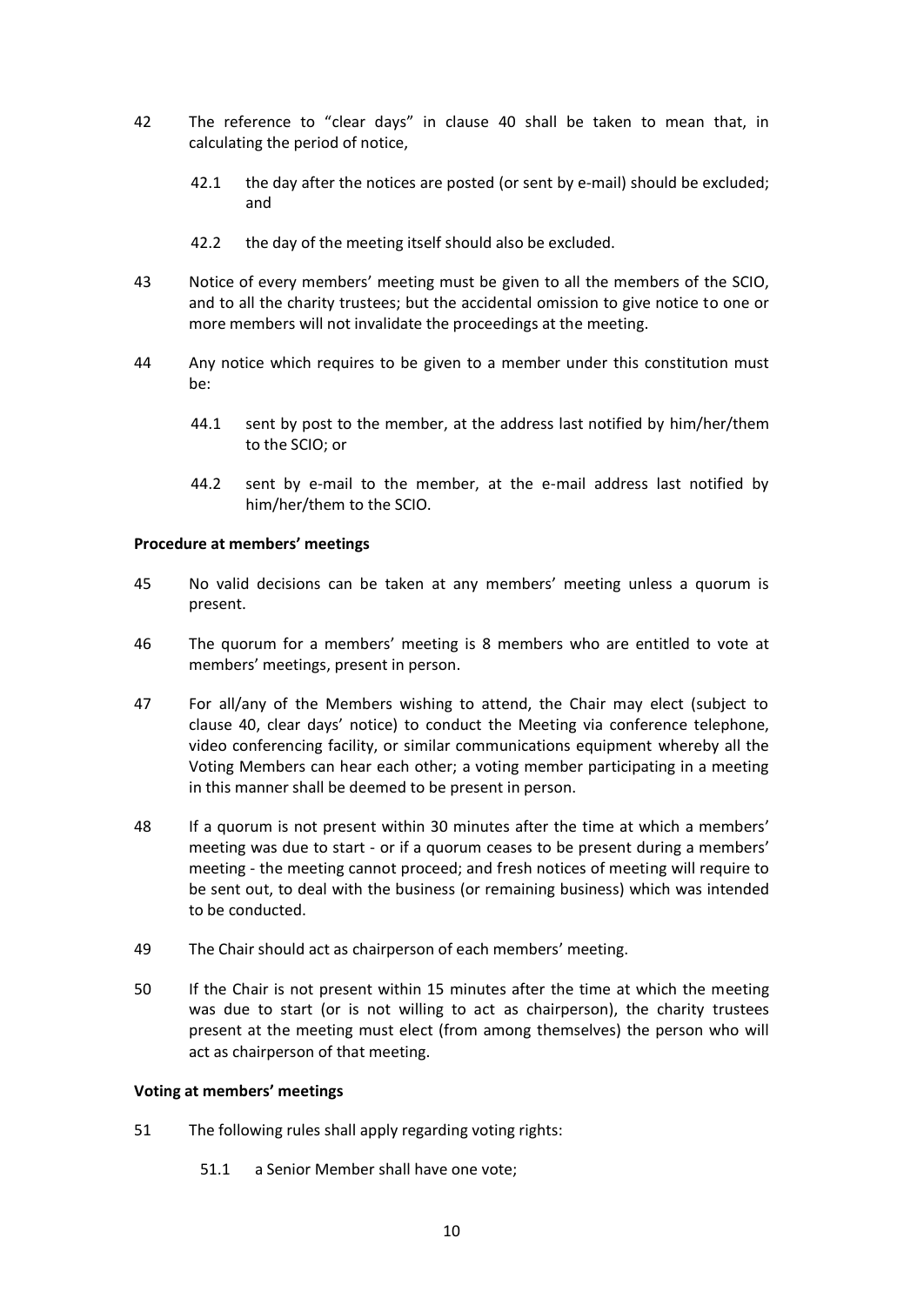- 51.2 a Junior Member who is aged 16 or over shall have one vote;
- 51.3 the following shall have no voting rights:

51.3.1 a Junior Member who is under the age of 16;

- 51.3.2 Second Club Members.
- 52 All decisions at members' meetings will be made by majority vote with the exception of the types of resolution listed in clause 53.
- 53 The following resolutions will be valid only if passed by not less than two thirds of those voting on the resolution at a members' meeting (or if passed by way of a written resolution under clause 58):
	- 53.1 a resolution amending the constitution;
	- 53.2 a resolution expelling a person from membership under clause 33;
	- 53.3 a resolution directing the board to take any particular step (or directing the board not to take any particular step);
	- 53.4 a resolution approving the amalgamation of the SCIO with another SCIO (or approving the constitution of the new SCIO to be constituted as the successor pursuant to that amalgamation);
	- 53.5 a resolution to the effect that all of the SCIO's property, rights and liabilities should be transferred to another SCIO (or agreeing to the transfer from another SCIO of all of its property, rights and liabilities);
	- 53.6 a resolution for the winding up or dissolution of the SCIO.
- 54 No proxy voting is allowed.
- 55 If there is an equal number of votes for and against any resolution, the chairperson of the meeting will be entitled to a second (casting) vote.
- 56 A resolution put to the vote at a members' meeting will be decided on a show of hands - unless the chairperson (or at least two other members present at the meeting) ask for a secret ballot.
- 57 The chairperson will decide how any secret ballot is to be conducted, and he/she/they will declare the result of the ballot at the meeting.

### **Written resolutions by members**

58 A resolution agreed to in writing (or by e-mail) by all the members who are entitled to vote at members' meetings will be as valid as if it had been passed at a members' meeting; the date of the resolution will be taken to be the date on which the last member agreed to it.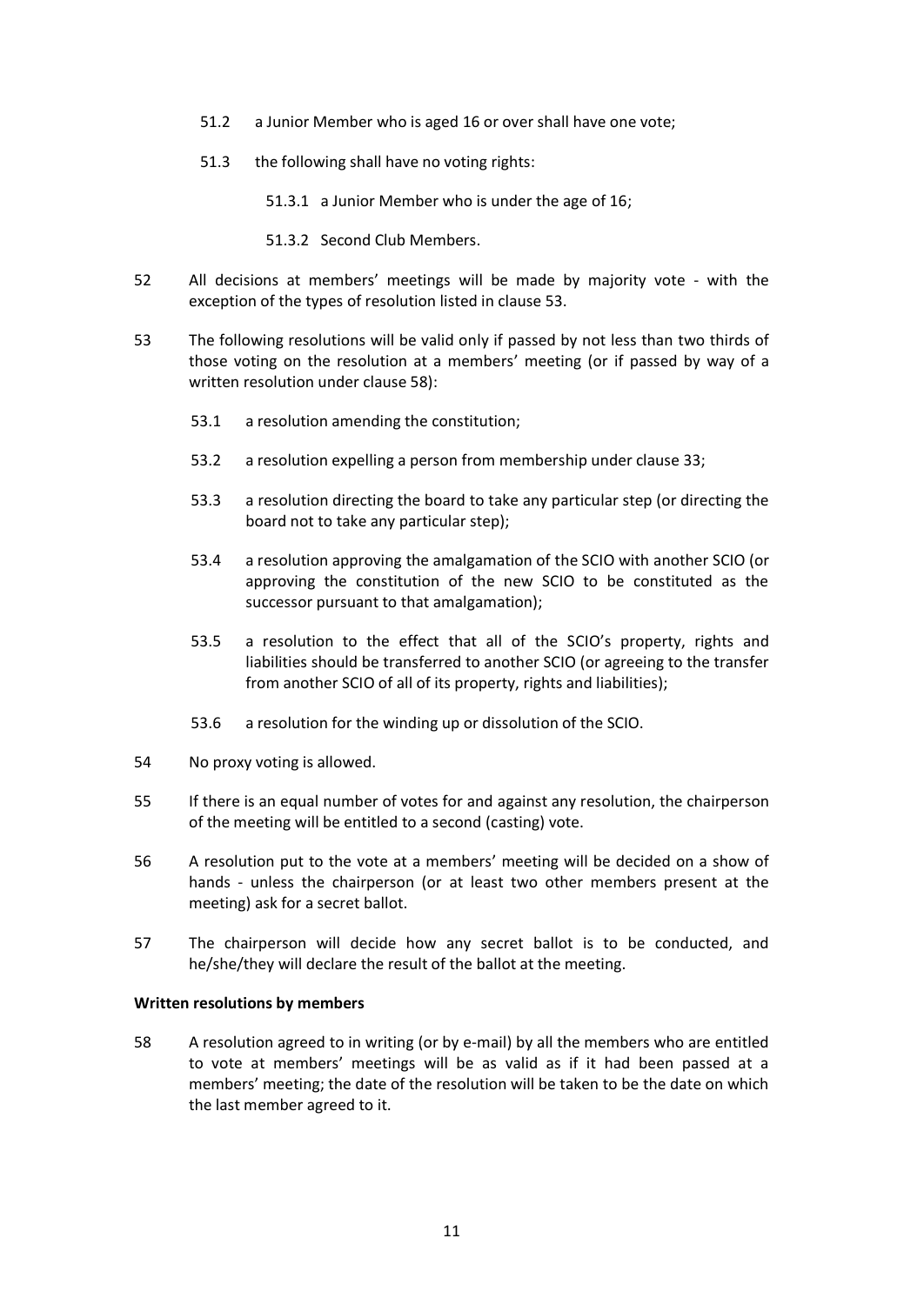# **Minutes**

- 59 The board must ensure that proper minutes are kept in relation to all members' meetings.
- 60 Minutes of members' meetings must include the names of those present; and (so far as possible) should be signed by the chairperson of the meeting.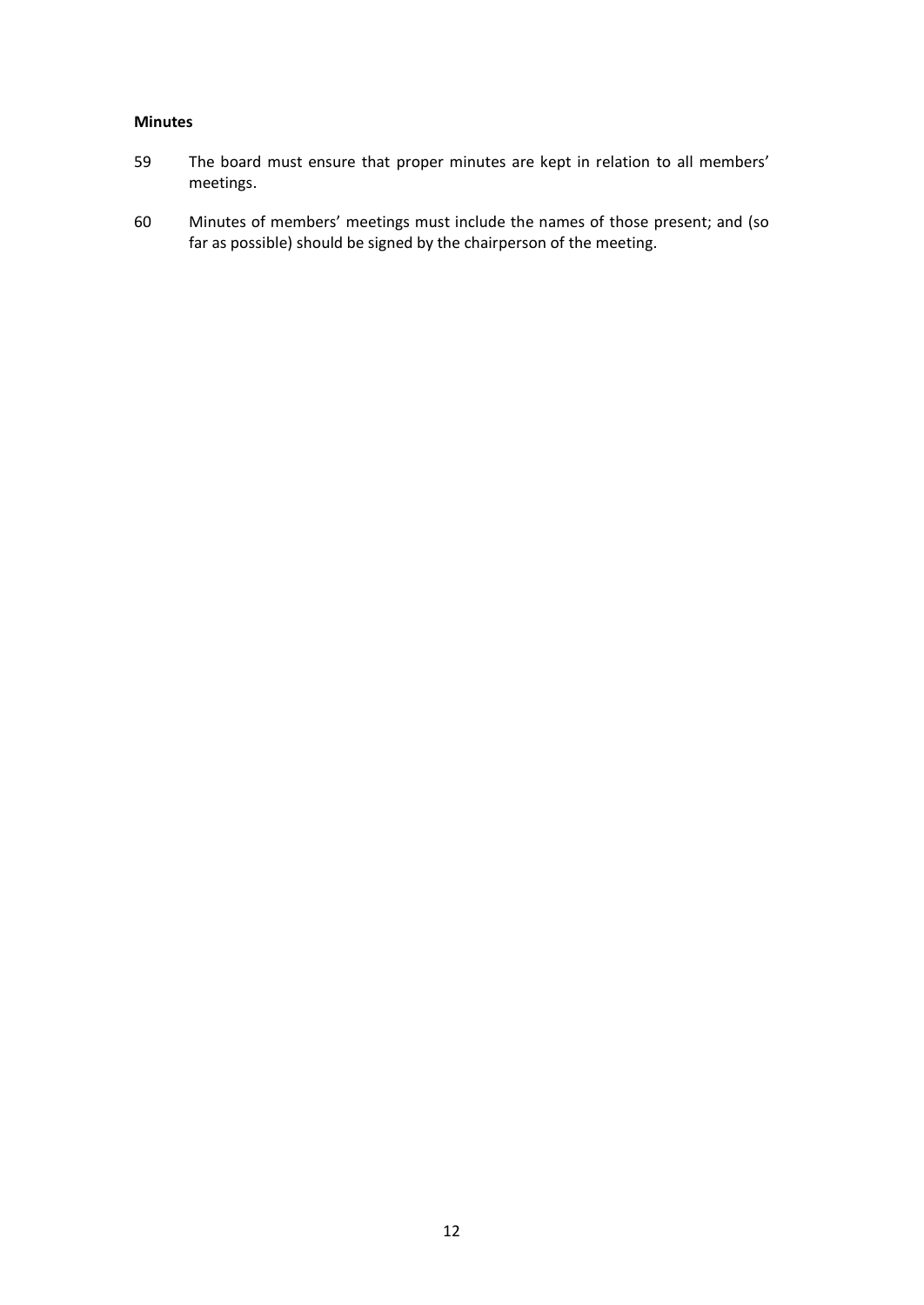# **BOARD**

### **Composition of the board**

- 61 Subject to any vacancies which may exist from time to time, the board of the SCIO (all of whom shall together comprise the charity trustees of the SCIO) shall consist of the following:
	- 61.1 the Chair;
	- 61.2 the Secretary;
	- 61.3 the Treasurer; and
	- 61.4 at least 2, and up to 5, further charity trustees.

# **Eligibility**

- 62 A person shall not be eligible for election/appointment to the board unless he/she/they is/are a member of the SCIO who is eligible under clause 51 to vote at members' meetings (a **"Voting Member"**).
- 63 A person will not be eligible for election or appointment to the board if he/she/they is/are:
	- 63.1 disqualified from being a charity trustee under the Charities and Trustee Investment (Scotland) Act 2005; or
	- 63.2 an employee of the SCIO.

### **Initial charity trustees**

- 64 The individuals who signed the charity trustee declaration forms which accompanied the application for incorporation of the SCIO shall be deemed to have been appointed by the members as charity trustees with effect from the date of incorporation of the SCIO.
- 65 During the period from the date of incorporation of the SCIO until the first AGM, the charity trustees shall determine which of them should fill each of the places on the board specified in clause 61; and, during that period, the board may appoint any Voting Member willing to act (unless he/she/they is/are debarred from membership under clause 63) to fill any of the places on the board specified in clause 61 which is vacant at that time.

### **Election, retiral, re-election**

- 66 At each AGM, the Voting Members may elect any Voting Member willing to act (unless he/she/they is/are debarred from membership under clause 63) to fill each of the places on the board specified in clause 61.
- 67 The board may at any time appoint any Voting Member willing to act (unless he/she/they is/are debarred from membership under clause 63) to fill any of the places on the board specified in clause 61 which is vacant at that time.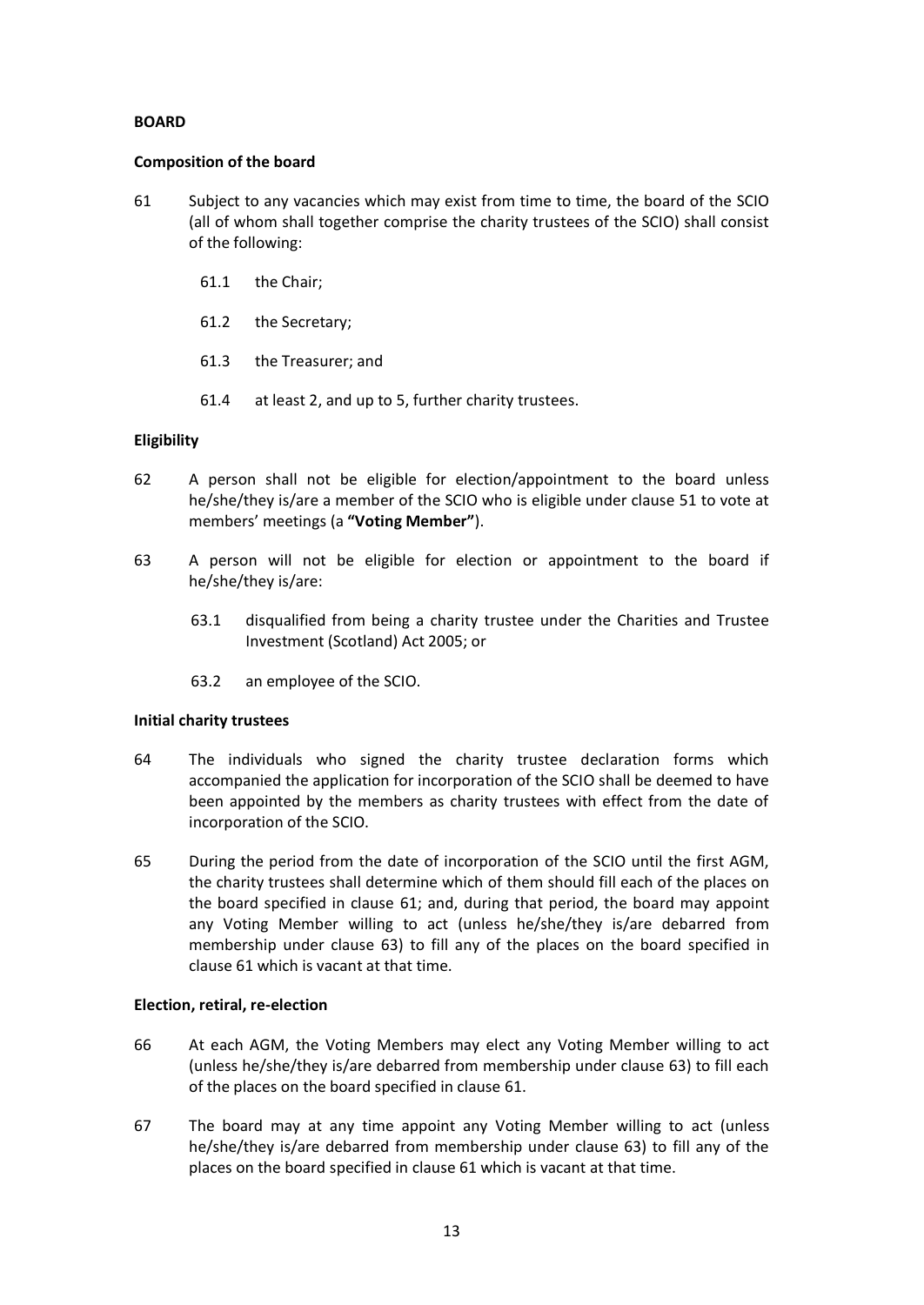68 At each AGM, all of the charity trustees shall retire from office – but shall then be eligible for re-election under clause 66.

# **Termination of office**

- 69 A charity trustee will automatically cease to hold office if:
	- 69.1 he/she/they become/s disqualified from being a charity trustee under the Charities and Trustee Investment (Scotland) Act 2005;
	- 69.2 he/she/they become/s incapable for medical reasons of carrying out his/her/their duties as a charity trustee - but only if that has continued (or is expected to continue) for a period of more than six months;
	- 69.3 he/she/they cease/s to be a Voting Member of the SCIO;
	- 69.4 he/she/they become/s an employee of the SCIO;
	- 69.5 he/she/they give/s the SCIO a notice of resignation, signed by him/her/them;
	- 69.6 he/she/they is/are absent (without good reason, in the opinion of the board) from more than three consecutive meetings of the board - but only if the board resolves to remove him/her/them from office;
	- 69.7 he/she/they is/are removed from office by resolution of the board on the grounds that he/she/they is/are considered to have committed a material breach of the code of conduct for charity trustees (as referred to in clause 87);
	- 69.8 he/she/they is/are removed from office by resolution of the board on the grounds that he/she/they is/are considered to have been in serious or persistent breach of his/her/their duties under section 66(1) or (2) of the Charities and Trustee Investment (Scotland) Act 2005; or
	- 69.9 he/she/they is/are removed from office by a resolution of the members passed at a members' meeting.
- 70 A resolution under paragraph 69.7, 69.8 or 69.9 shall be valid only if:
	- 70.1 the charity trustee who is the subject of the resolution is given reasonable prior written notice of the grounds upon which the resolution for his/her/their removal is to be proposed;
	- 70.2 the charity trustee concerned is given the opportunity to address the meeting at which the resolution is proposed, prior to the resolution being put to the vote; and
	- 70.3 (in the case of a resolution under paragraph 69.7 or 69.8) at least two thirds (to the nearest round number) of the charity trustees then in office vote in favour of the resolution.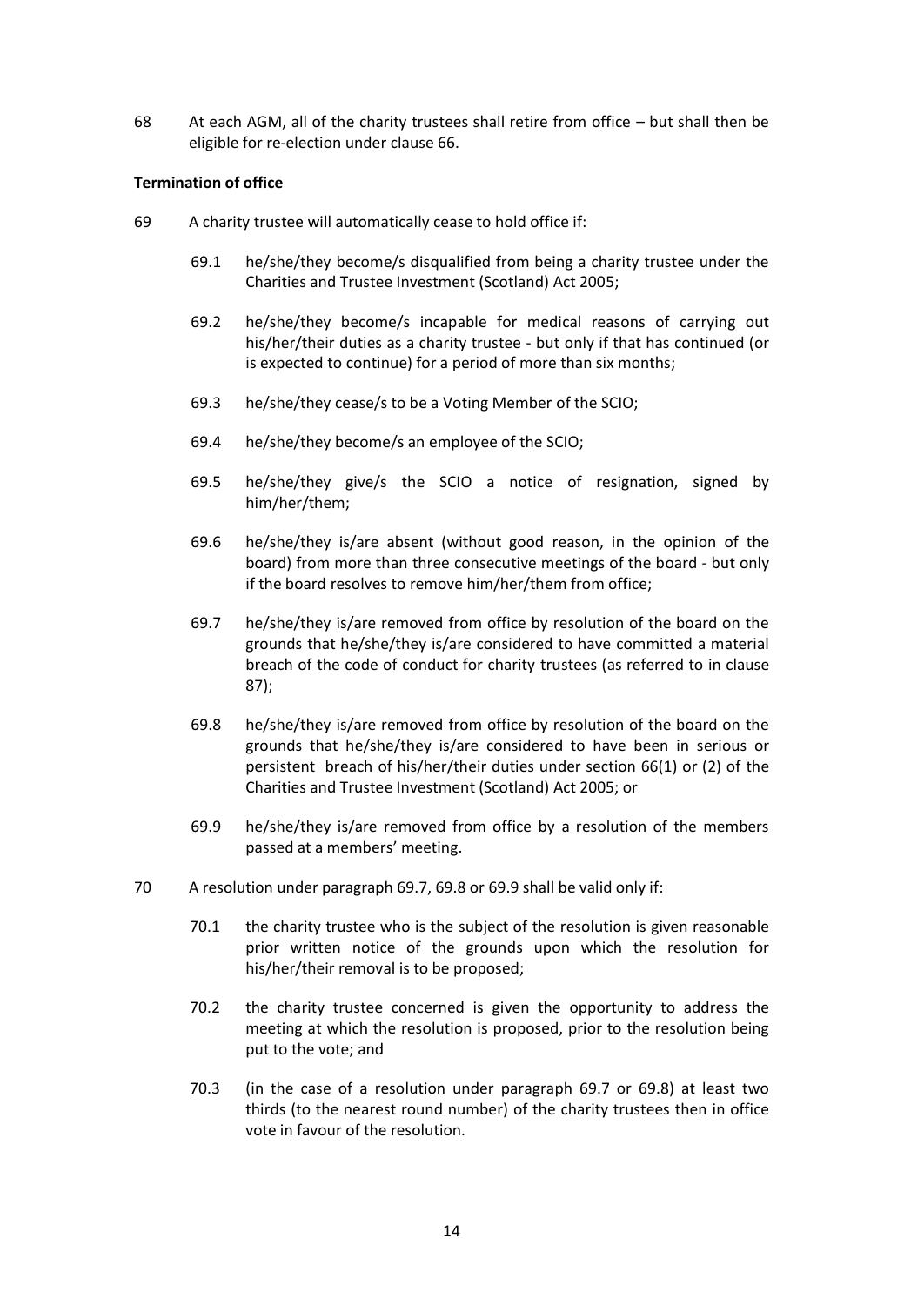- 71 For the avoidance of doubt, if an office-bearer resigns as a charity trustee, he/she/they will (subject to clause 72) automatically cease to hold that office, and vice versa.
- 72 If a person wishes to resign from a given office, he/she/they may remain as a charity trustee if:
	- 72.1 he/she/they wishe/s to serve on the board in some other capacity;
	- 72.2 the relevant place on the board (being one of the other offices listed in paragraphs 61.1 to 61.3 or one of the non-office bearer places under paragraph 61.4) is vacant at the time; and
	- 72.3 the board resolve that he/she/they should fill that place accordingly.

# **Register of charity trustees**

- 73 The board must keep a register of charity trustees, setting out:
	- 73.1 for each current charity trustee:
		- 73.1.1 his/her/their full name and address;
		- 73.1.2 the date on which he/she/they was/were appointed as a charity trustee; and
		- 73.1.3 any office held by him/her/them in the SCIO;
	- 73.2 for each former charity trustee for at least 6 years from the date on which he/she/they ceased to be a charity trustee:
		- 73.2.1 the name of the charity trustee;
		- 73.2.2 any office held by him/her/them in the SCIO; and
		- 73.2.3 the date on which he/she/they ceased to be a charity trustee.
- 74 The board must ensure that the register of charity trustees is updated within 28 days of any change:
	- 74.1 which arises from a resolution of the board or a resolution passed by the members of the SCIO; or
	- 74.2 which is notified to the SCIO.
- 75 If any person requests a copy of the register of charity trustees, the board must ensure that a copy of the current information (but not any historic information) is supplied to them within 28 days, providing the request is reasonable in the opinion of the board; if the request is made by a person who is not a charity trustee of the SCIO, the board shall provide a copy which has the names only and does not include contact details, if the board is satisfied that including that information is likely to jeopardise the safety or security of any person or premises.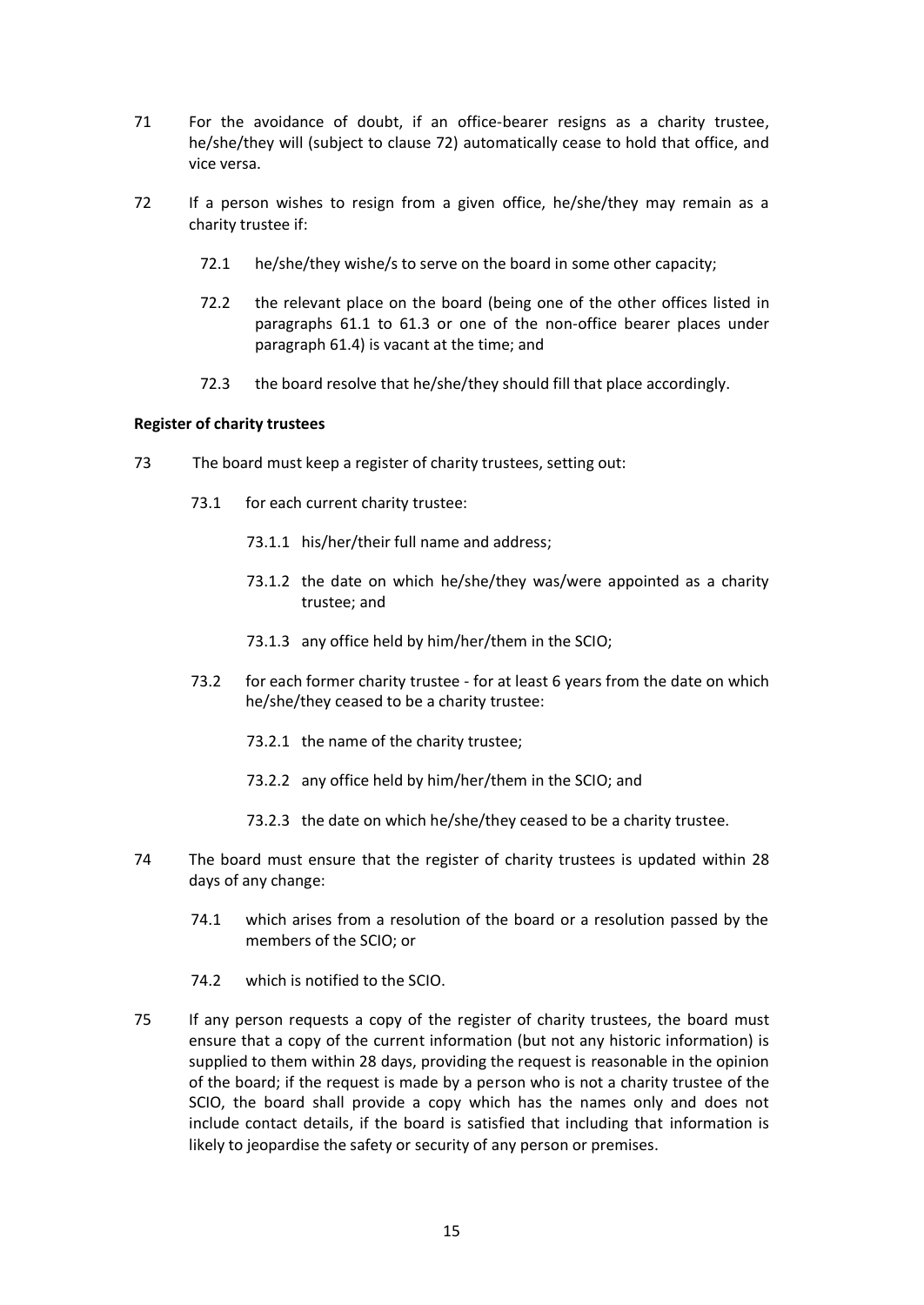# **Safeguarding**

- 76 The board shall ensure that a child wellbeing and protection policy, reflecting best practice in the sector, is in place at all times, and that it is regularly reviewed and updated, and that all charity trustees and volunteers receive appropriate training with regard to the child wellbeing and protection policy.
- 77 The board shall appoint a child wellbeing and protection coordinator; and shall ensure that the child wellbeing and protection coordinator reports regularly to the board.

# **Powers of board**

- 78 Except where this constitution states otherwise, the SCIO (and its assets and operations) will be managed by the board; and the board may exercise all the powers of the SCIO.
- 79 A meeting of the board at which a quorum is present may exercise all powers exercisable by the board.
- 80 The members may, by way of a resolution passed in compliance with clause 53 (requirement for two-thirds majority), direct the board to take any particular step or direct the board not to take any particular step; and the board shall give effect to any such direction accordingly.
- 81 If membership falls below the minimum number of Voting Members, in compliance with clause 14, the Charity Trustees may not conduct any business other than to ensure the admission of sufficient members to achieve the minimum number.

# **Charity trustees - general duties**

- 82 Each of the charity trustees has a duty, in exercising functions as a charity trustee, to act in the interests of the SCIO; and, in particular, must:
	- 82.1 seek, in good faith, to ensure that the SCIO acts in a manner which is in accordance with its purposes;
	- 82.2 act with the care and diligence which it is reasonable to expect of a person who is managing the affairs of another person;
	- 82.3 in circumstances giving rise to the possibility of a conflict of interest between the SCIO and any other party:
		- 82.3.1 put the interests of the SCIO before that of the other party; or
		- 82.3.2 where any other duty prevents them from doing so, disclose the conflicting interest to the SCIO and refrain from participating in any deliberation or decision of the other charity trustees with regard to the matter in question;
	- 82.4 ensure that the SCIO complies with any direction, requirement, notice or duty imposed under or by virtue of the Charities and Trustee Investment (Scotland) Act 2005.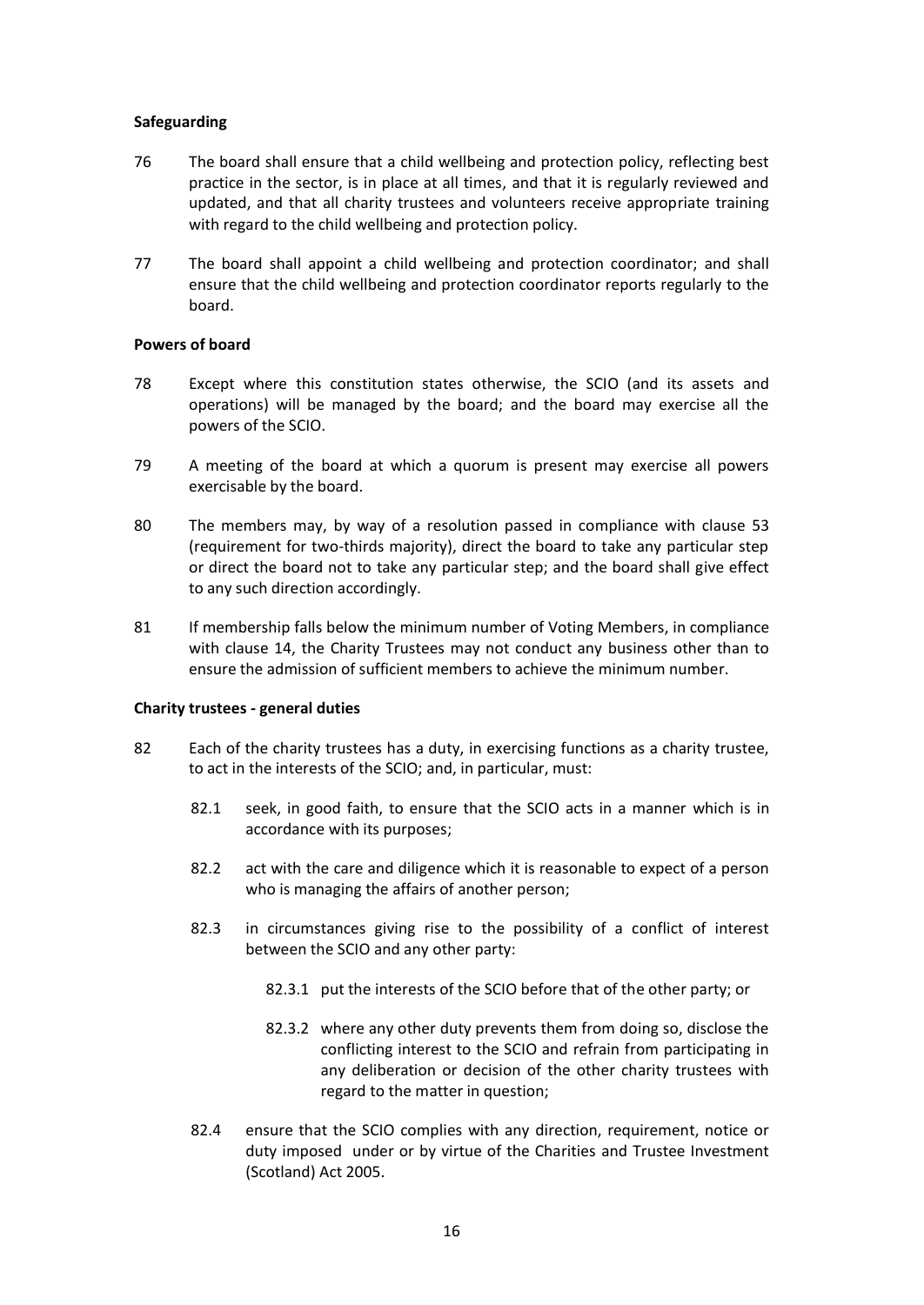- 83 In addition to the duties outlined in clause 82, all charity trustees must take such steps as are reasonably practicable for the purpose of ensuring:
	- 83.1 that any breach of any of those duties by a charity trustee is corrected by the charity trustee concerned and not repeated; and
	- 83.2 that any charity trustee who has been in serious or persistent breach of those duties is removed as a charity trustee.
- 84 Provided he/she/they has/have declared his/her/their interest and has not voted on the question of whether or not the SCIO should enter into the arrangement - a charity trustee will not be debarred from entering into an arrangement with the SCIO in which he/she/they has/have a personal interest; and (subject to clause 85 and to the provisions relating to remuneration for services contained in the Charities and Trustee Investment (Scotland) Act 2005), he/she/they may retain any personal benefit which arises from that arrangement.
- 85 No charity trustee may serve as an employee (full time or part time) of the SCIO; and no charity trustee may be given any remuneration by the SCIO for carrying out his/her/their duties as a charity trustee.
- 86 The charity trustees may be paid expenses incurred by them in connection with carrying out their duties, where these have been approved by the board, but charity trustees shall not (unless in exceptional circumstances) be paid travelling expenses relating to their attendance at meetings or otherwise.

# **Code of conduct for charity trustees**

- 87 Each of the charity trustees shall comply with any code of conduct (incorporating detailed rules on conflict of interest) prescribed by the board from time to time.
- 88 The code of conduct referred to in clause 87 shall be supplemental to the provisions relating to the conduct of charity trustees contained in this constitution and the duties imposed on charity trustees under the Charities and Trustee Investment (Scotland) Act 2005; and all relevant provisions of this constitution shall be interpreted and applied in accordance with the provisions of the code of conduct in force from time to time.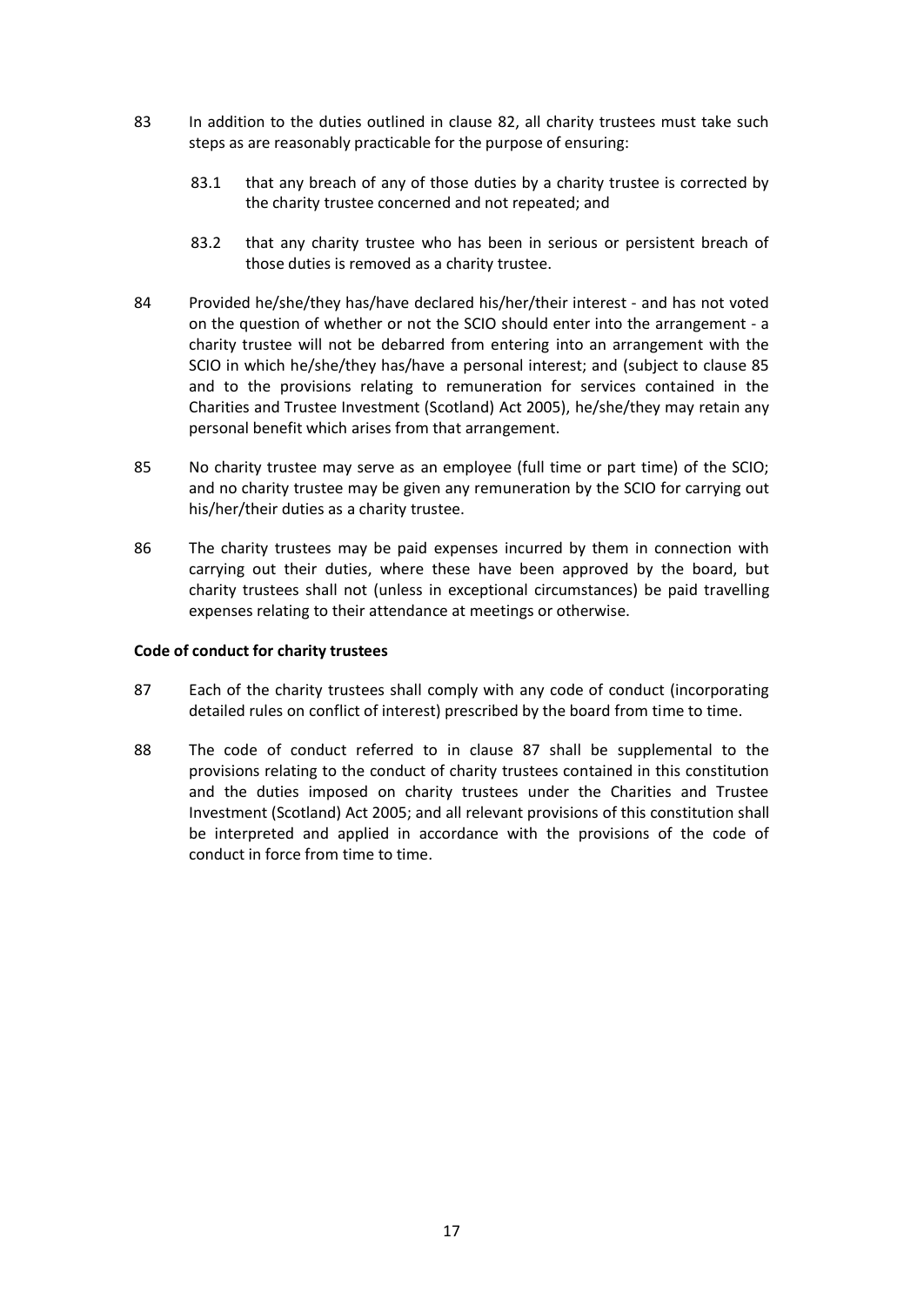### **DECISION-MAKING BY THE CHARITY TRUSTEES**

### **Notice of board meetings**

- 89 Any charity trustee may call a meeting of the board *or* ask the secretary to call a meeting of the board.
- 90 At least 7 days' notice must be given of each board meeting, unless (in the opinion of the person calling the meeting) there is a degree of urgency which makes that inappropriate.

# **Procedure at board meetings**

- 91 No valid decisions can be taken at a board meeting unless a quorum is present; the quorum for board meetings is 5 charity trustees, present in person.
- 92 A charity trustee may participate in a board meeting by means of a conference telephone, video conferencing facility or similar communications equipment whereby all the charity trustees participating in the meeting can hear each other; a charity trustee participating in a meeting in this manner shall be deemed to be present in person at the meeting.
- 93 If at any time the number of charity trustees in office falls below the number stated as the quorum in clause 91, the remaining charity trustee(s) will have power to fill the vacancies or call a members' meeting - but will not be able to take any other valid decisions.
- 94 The Chair should act as chairperson of each board meeting.
- 95 If the Chair is not present within 30 minutes after the time at which the meeting was due to start (or is not willing to act as chairperson), the charity trustees present at the meeting must elect (from among themselves) the person who will act as chairperson of that meeting.
- 96 Every charity trustee has one vote, which must be given personally; for the avoidance of doubt, a vote given by a charity trustee who is participating in the meeting in a manner consistent with clause 92 will be deemed for this purpose to be given personally.
- 97 All decisions at board meetings will be made by majority vote.
- 98 If there is an equal number of votes for and against any resolution, the chairperson of the meeting will be entitled to a second (casting) vote.
- 99 The board may, at its discretion, allow any person to attend and speak at a board meeting notwithstanding that he/she/they is/are not a charity trustee - but on the basis that he/she/they must not participate in decision-making.
- 100 A charity trustee must not vote at a board meeting (or at a meeting of a subcommittee) on any resolution which relates to a matter in which he/she/they has/have a personal interest or duty which conflicts (or may conflict) with the interests of the SCIO; he/she/they must withdraw from the meeting while an item of that nature is being dealt with.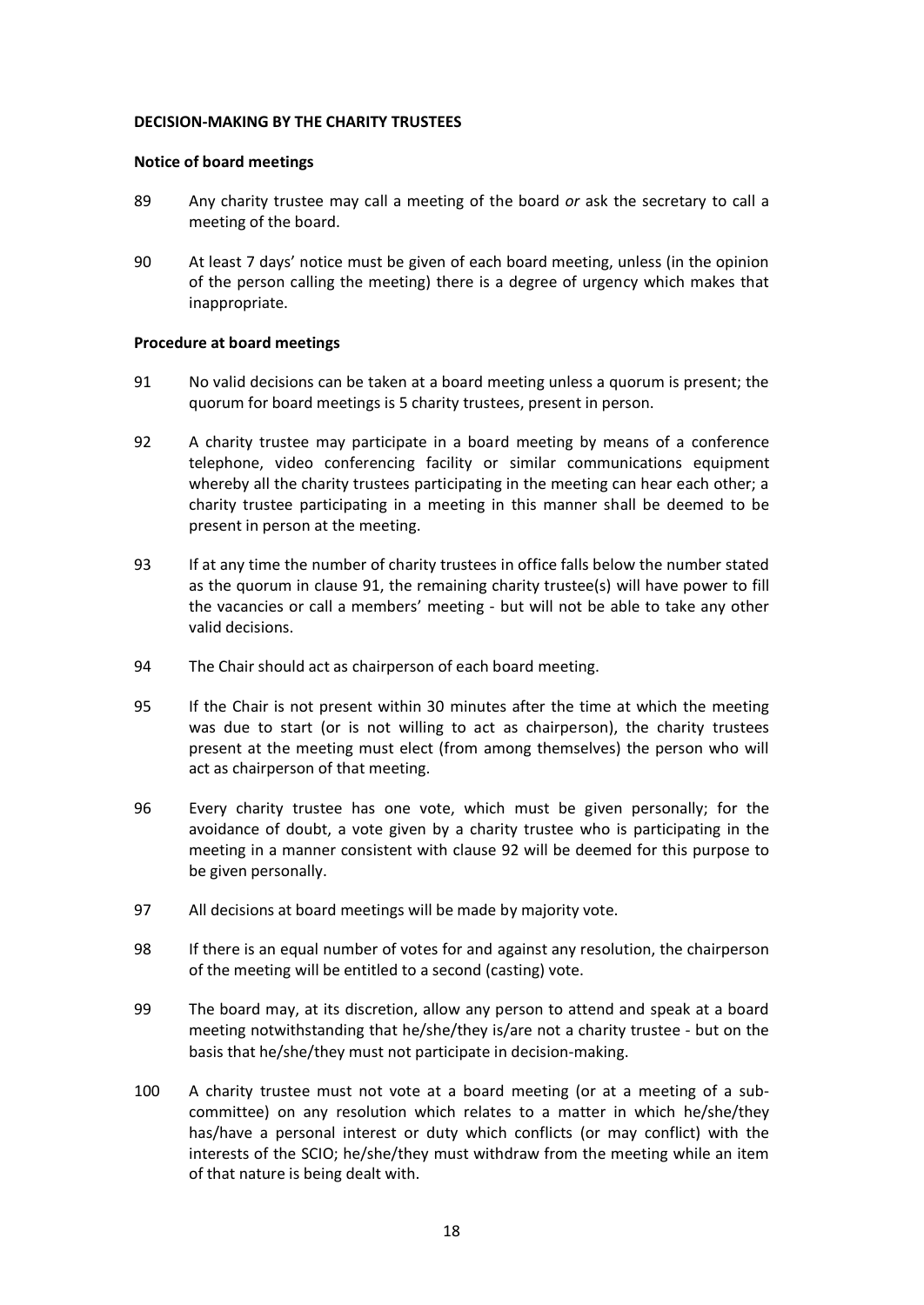- 101 For the purposes of clause 100:
	- 101.1 an interest held by an individual who is "connected" with the charity trustee under section 68(2) of the Charities and Trustee Investment (Scotland) Act 2005 (husband/wife, partner, child, parent, brother/sister etc) shall be deemed to be held by that charity trustee;
	- 101.2 a charity trustee will be deemed to have a personal interest in relation to a particular matter if a body in relation to which he/she/they is/are an employee, director, member of the management committee, officer or elected representative has an interest in that matter.

### **Minutes**

- 102 The board must ensure that proper minutes are kept in relation to all board meetings and meetings of sub-committees.
- 103 The minutes to be kept under clause 102 must include the names of those present.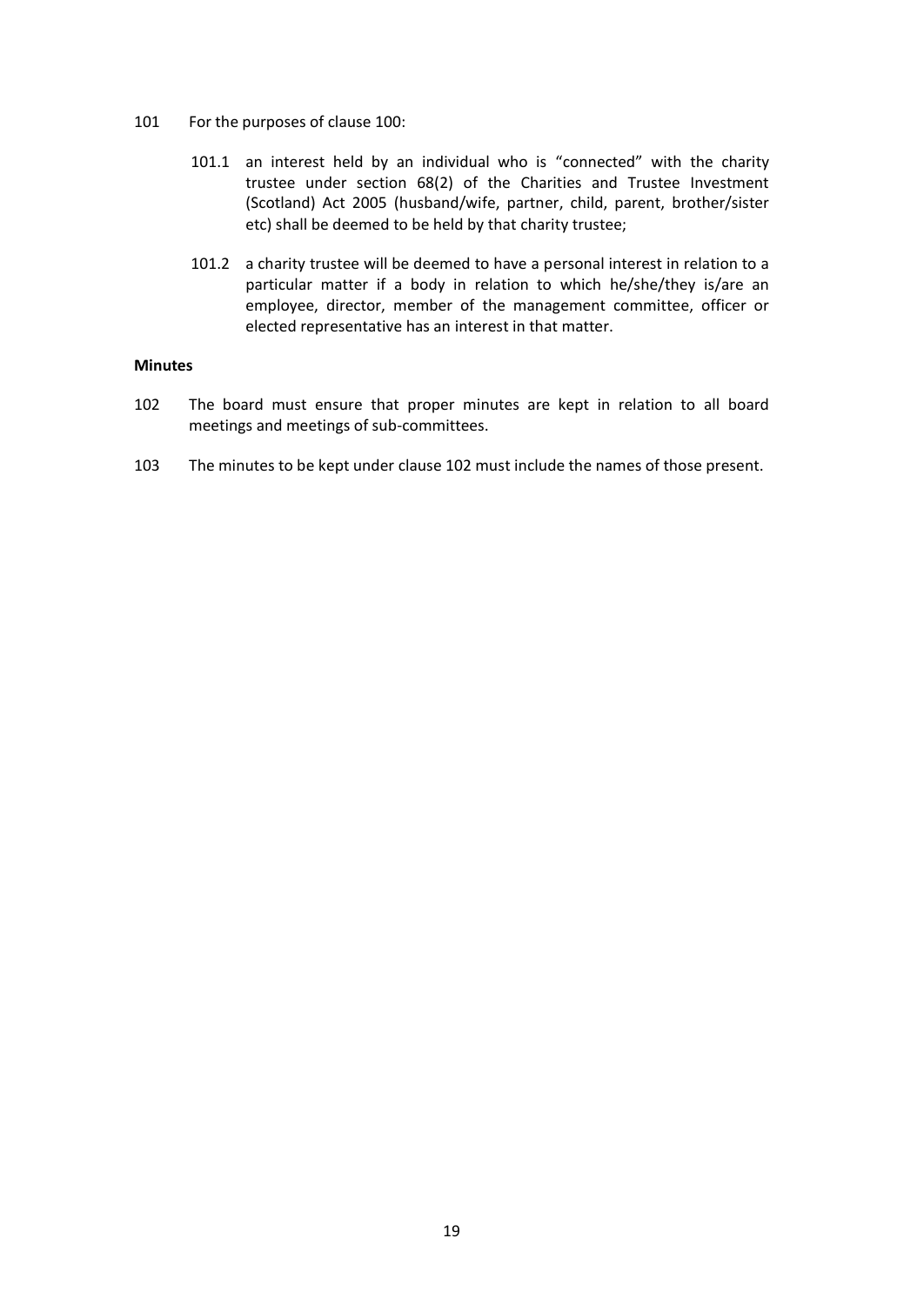### **ADMINISTRATION**

### **Delegation to sub-committees**

- 104 The board may delegate any of their powers to sub-committees; a sub-committee must include at least one charity trustee, but other members of a sub-committee need not be charity trustees.
- 105 The board may also delegate to the Chair (or to any other office-bearer) such of their powers as they may consider appropriate.
- 106 When delegating powers under clause 104 or 105, the board must set out appropriate conditions (which must include an obligation to report regularly to the board).
- 107 Any delegation of powers under clause 104 or 105 may be revoked or altered by the board at any time.
- 108 The rules of procedure for each sub-committee, and the provisions relating to membership of each sub-committee, shall be set by the board.
- 109 The board shall have the power to publish and enforce such bye-laws as they feel appropriate to govern the activities of the SCIO and the conduct of members of the SCIO (and others) participating in such activities.

# **Operation of accounts**

- 110 All money shall be banked with a recognised bank, and in a designated account for the SCIO.
- 111 Any cheque drawn on the SCIO's bank account shall be signed by any two of the authorised signatories.
- 112 Any payment made out of the SCIO's bank account using online banking facilities shall require authorisation by any two of the authorised signatories.

# **Accounting records and annual accounts**

- 113 The board must ensure that proper accounting records are kept, in accordance with all applicable statutory requirements.
- 114 The board must prepare annual accounts, complying with all relevant statutory requirements; if an audit is required under any statutory provisions (or if the board consider that an audit would be appropriate for some other reason), the board should ensure that an audit of the accounts is carried out by a qualified auditor.